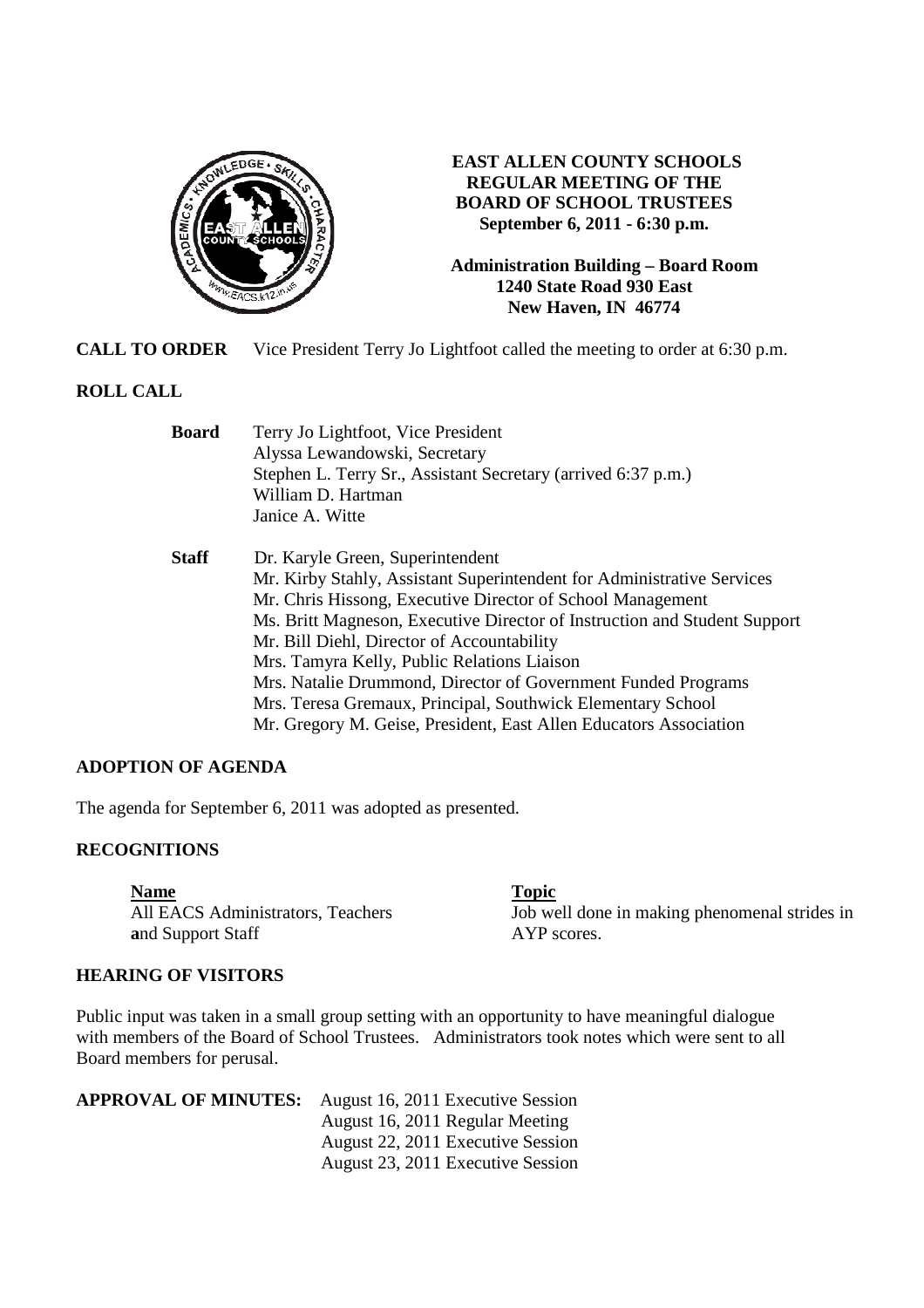# **SUPERINTENDENT COMMUNICATIONS**

**Speaker(s)** Subject RQAW Representative RQAW Update City Securities Representative Woodlan K-12 Project Costs

# XI. PUBLIC HEARING

- 1. 2012 Budget, Capital Projects Plan and Bus Replacement Plan
- 2. Public Expressions
- 3. Adjournment of Public Hearing

# **ACTION AGENDA**

# **CONSENT MOTION:**

| 11-0906-01 | <b>Approval of Human Resources</b>                                                                |                                                                                    |                  |
|------------|---------------------------------------------------------------------------------------------------|------------------------------------------------------------------------------------|------------------|
| 11-0906-02 | <b>Approval of Financial Reports</b>                                                              |                                                                                    |                  |
| 11-0906-03 | Approval of Meetings and Conferences                                                              |                                                                                    |                  |
| 11-0906-04 | Approval of Application and Receipt of Funds for P.L. 108-446, Part B, IDEA<br>Pass-Through Grant |                                                                                    |                  |
| 11-0906-05 |                                                                                                   | Approval of Application and Receipt of Funds for Section 619 of Part B, IDEA Grant |                  |
| 11-0906-06 | Approval of Application and Receipt of Funds for Indiana Literacy Early Intervention Grant        |                                                                                    |                  |
| 11-0906-07 | Approval of Agreement with Fort Wayne Philharmonic                                                |                                                                                    |                  |
| 11-0906-08 | Approval of Addendum to Secondary Course Fees                                                     |                                                                                    |                  |
| 11-0906-09 | Approval of School Improvement Plans                                                              |                                                                                    |                  |
| 11-0906-10 |                                                                                                   | Approval of Contract with Northeast Indiana Innovation Center                      |                  |
| 11-0906-11 | <b>School Purposes</b>                                                                            | Approval of Resolution Stating Harlan Elementary School No Longer Needed for       |                  |
| 11-0906-12 | Needed for School Purposes                                                                        | Approval of Resolution Stating Monroeville Elementary School No Longer             |                  |
|            | as presented.                                                                                     | Motion: That the Board of School Trustees approve items one through twelve         |                  |
|            | Motion: Witte                                                                                     | Second: Hartman                                                                    | Vote: Aye: $5-0$ |